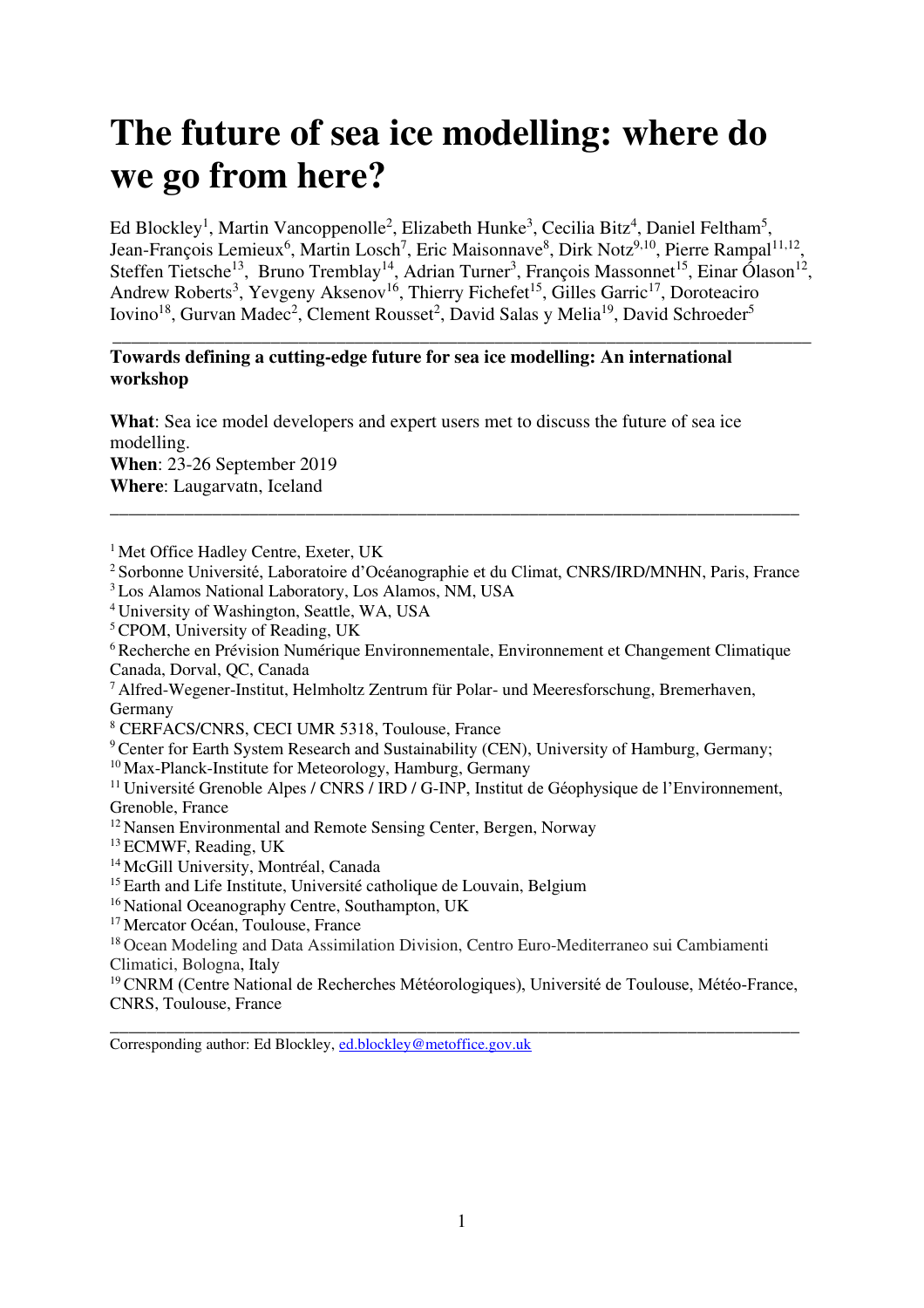# **1. Introduction and motivation for the workshop**

Earth System Models (ESMs) include a sea ice component to physically represent sea ice changes and impacts on planetary albedo and ocean circulation (Manabe & Stouffer, 1980). Most contemporary sea ice models describe the sea ice pack as a continuum material, a principle laid by the AIDJEX (Arctic Ice Dynamics Joint EXperiment) group in the 1970s (Pritchard, 1980). Initially intended for climate studies, the sea ice components in ESMs are now used across a wide range of resolutions, including very high resolutions more than 100 times finer than those they were designed for, in an increasingly wide range of applications that challenge the AIDJEX model foundations (Coon et al., 2007), including operational weather and marine forecasts. It is therefore sensible to question the applicability of contemporary sea ice models to these applications. Are there better alternatives available? Large advances in high performance computing (HPC) have been made over the last few decades and this trend will continue. What constraints and opportunities will these HPC changes provide for contemporary sea ice models? Can continuum models scale well for use in exascale computing?

To address these important questions, members of the sea ice modelling community met in September 2019 for a workshop in Laugarvatn, Iceland. Thirty-two sea ice modelling scientists from 11 countries across Europe and North America attended, spanning 3 key areas: (i) developers of sea-ice models; (ii) users of sea-ice models in an ESM context; (iii) users of seaice models for operational forecasting and (re)analyses. The workshop was structured around 2 key themes:

- 1. Scientific and technical validity and limitations of the physics and numerical approaches used in the current models
- 2. Physical processes and complexity: bridging the gap between weather and climate requirements

For each theme, 5 keynote speakers were invited to address the motivating questions and stimulate debate. Further details can be found in the Supplementary Material.

# **2. Key points and outcomes from the sea ice modelling workshop**

## *Continuum models remain a useful tool for sea ice simulation*

Sea ice consists of moving, growing or melting, often interlocked, irregular pieces of ice, which can vary in size from a few meters up to tens of kilometres (*floes* and *plates*, see WMO, 1970; Hopkins et al., 2004). In models, the representation of sea ice is divided into one-dimensional thermodynamic processes such as growth and melt, and two-dimensional, horizontal ice dynamics involving ice drift, deformation and transport. To describe the evolution of sea ice at scales of ~100 km over days to months, the AIDJEX group proposed a framework based on an isotropic, plastic continuum approach (Coon et al., 1974), whose validity relies upon statistical averages taken over a large number of floes (Gray and Morland, 1994; Feltham, 2008). Assuming that sea ice behaves as a plastic material at scales of ~100 km and beyond, a viscousplastic rheology (VP: Hibler, 1979; followed by its elastic formulation EVP: Hunke and Dukowicz, 1997) offered physically reasonable and numerically affordable solutions to represent sea ice dynamics. The continuum approach, as well as the (E)VP framework, have since been adopted in virtually all ESMs (IPCC, 2013). The sea ice modelling community now has several decades of experience using these continuum models.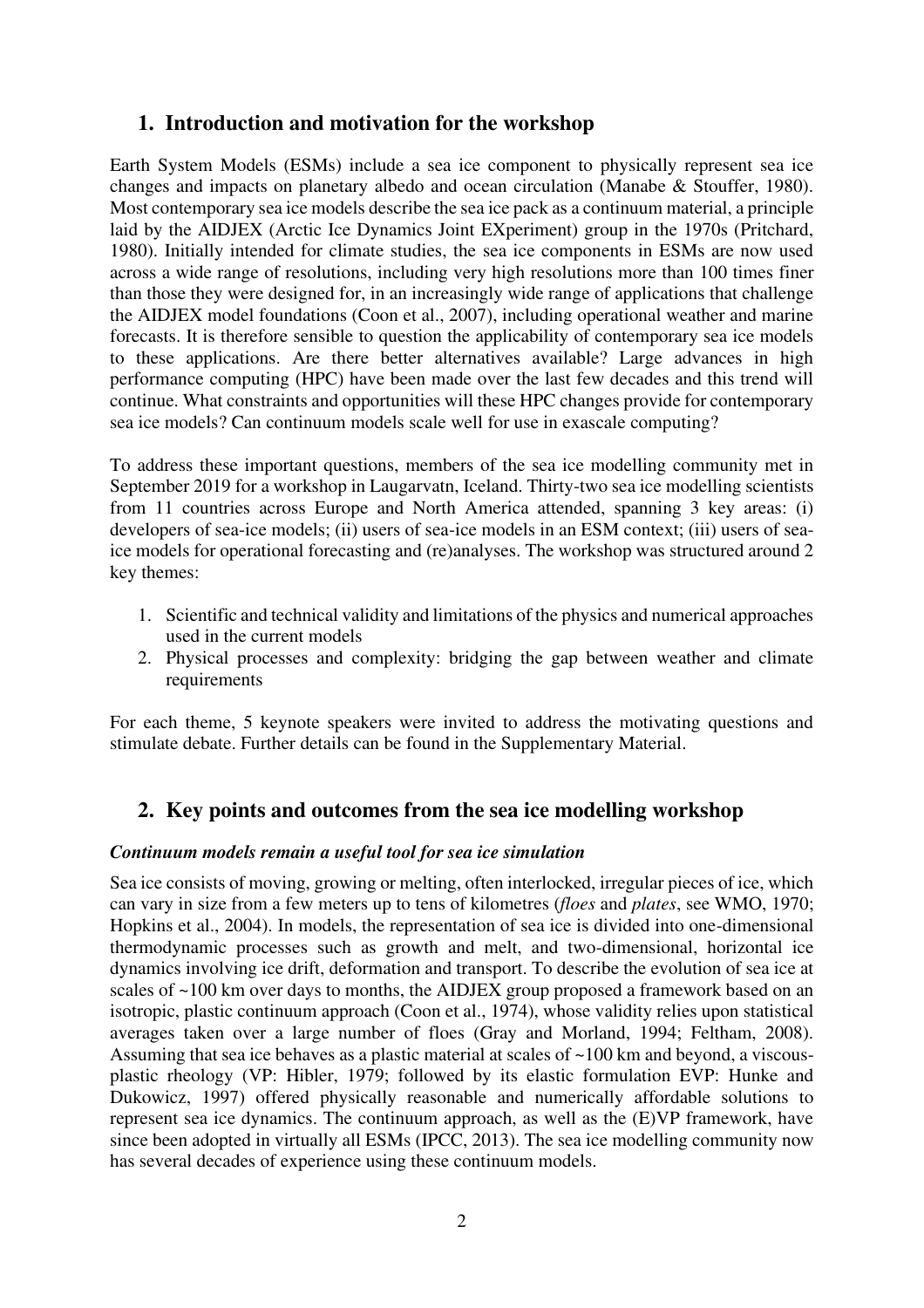Many studies demonstrate the ability of the continuum (E)VP models to reasonably simulate key properties of the sea ice: the large-scale distribution of sea ice thickness, concentration and circulation (e.g., Kreyscher et al., 1999); relationships between sea ice concentration, thickness and velocity (Docquier et al., 2017); long-term trends in winter sea ice velocity (Tandon et al., 2018). With modifications for grounded ridges and tensile strength, continuum models are also able to realistically simulate the distribution of Arctic land-fast ice — the motionless fields of sea ice attached to the coast or seabed (e.g., Lemieux et al., 2015; 2016).

However, the core assumptions of the continuum theory are appropriate only for large-scale sea ice evolution, where model grid-cells contain a representative sample of floes. With the increase in available computational resources over the last few decades, several sea ice model configurations have grid-cell sizes of  $\sim$ 1-10 km. This is particularly true for short-range forecasting applications and regional modelling studies, which tend to use such resolutions because the Rossby radius in high-latitude waters can be close to 1 km (Holt et al., 2017). At these resolutions, the continuum assumption likely breaks down (Coon et al., 2007; Feltham, 2008).

Nevertheless, even at kilometric resolution, continuum-based sea ice models continue to be useful. Early evaluations with synthetic aperture radar estimates of drift and deformation (Kwok and Cunningham, 2002) challenged continuum sea ice models' representation of spatiotemporal deformation, particularly in terms of localization and intermittency (Girard et al., 2009; Kwok et al. 2008). However, simulations at kilometric resolutions (effective 10 km) reconcile the model results with observations for many drift and deformation feature statistics at these resolutions (Hutter and Losch, 2020).

Solver convergence also impacts simulated deformation statistics (Lemieux et al., 2012) and Linear Kinematic Features (LKFs) within the ice pack (Koldunov et al., 2019). However, as the spatial resolution is increased in VP continuum-based models, the numerical solution of the sea ice momentum equation is increasingly difficult to obtain due to the strong nonlinearity of the problem. Despite recent nonlinear solver developments (e.g. Losch et al., 2014; Kimmritz et al., 2017; Mehlmann and Richter, 2017), obtaining a fast and numerically converged solution remains a challenge. Another issue is that VP continuum models overestimate the prevalence of large intersection angles between LKFs, which might be fixed by amending the rheological formulation (Hutter and Losch, 2020; Ringeisen et al., 2019).

Alternative rheological formulations have also been proposed to address shortcomings of the VP rheology; the Elastic-Anisotropic-Plastic (EAP) and Maxwell-Elasto-Brittle (MEB) rheologies were discussed at the workshop. The EAP rheology (Wilchinsky and Feltham, 2006) introduces a new state variable, the structure tensor, that tracks the history of past fracture events and allows the orientation of these fractures to evolve at the sub-grid level due to mechanical failure and melting or refreezing. In contrast, isotropic models either assume subgrid-cell cracks do not exist or are isotropically distributed. The EAP model produces realistic scaling of sea ice deformation in idealised configurations and has shown promising results for simulation of the basin-scale sea ice thickness distribution (Tsamados et al., 2013; Heorton et al, 2018). The MEB rheology (Dansereau et al., 2016) is a damage-propagation model, different from the plastic-flow approach taken by VP and EAP, simulating failure by tracking straininduced damage, which gives a high degree of stress localisation. To preserve the localised fields produced by the MEB rheology, the neXtSIM model uses a continuum Lagrangian formulation in which the mesh moves with the ice (Rampal et al., 2016). MEB-based models reproduce some sea ice processes as emergent properties (ice bridges, ridges, land-fast ice;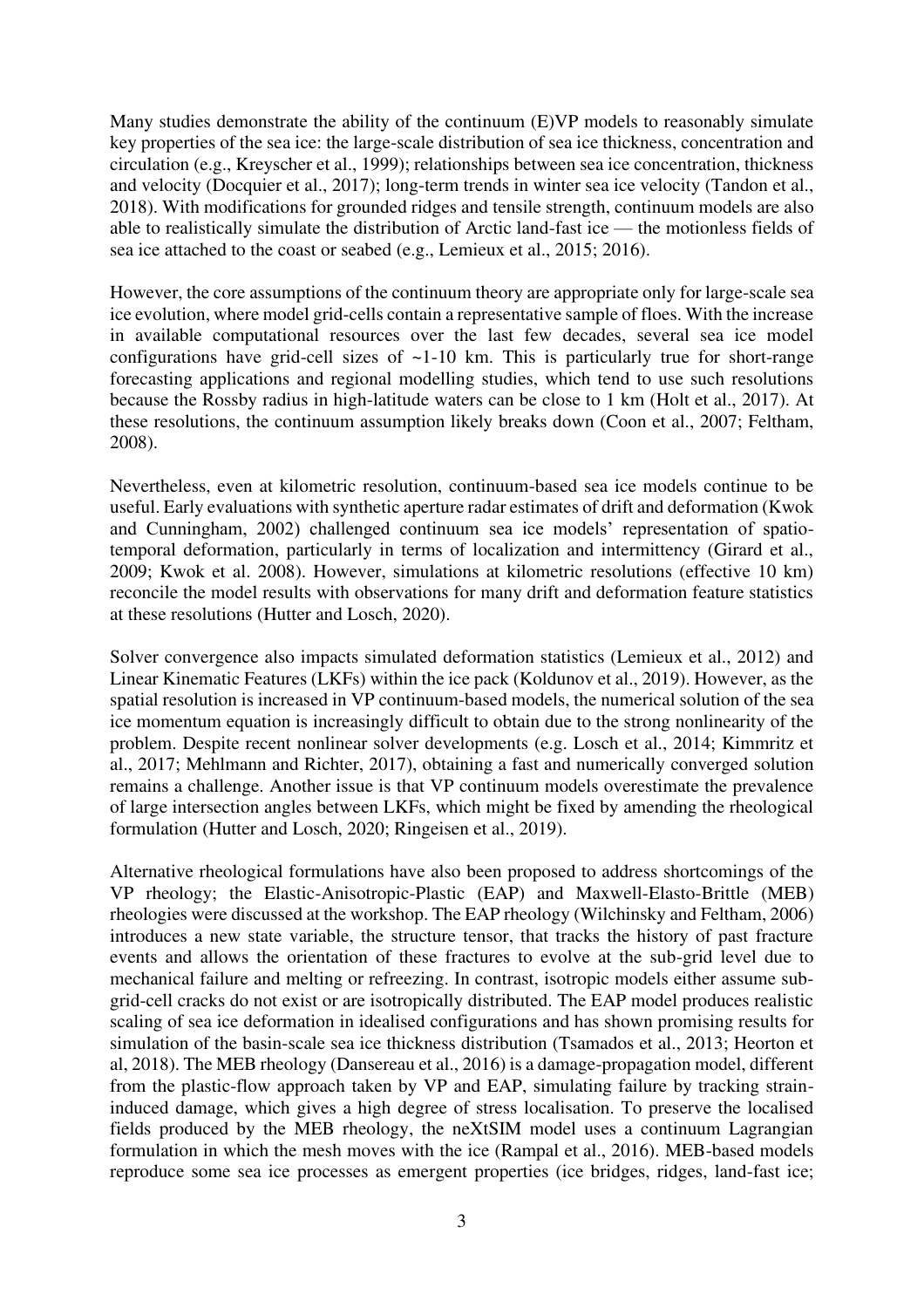Dansereau et al., 2017), as well as ice drift and spatio-temporal deformation statistics (Rampal et al., 2019).

In summary, despite their reliance on hypotheses that can become invalid at spatial resolutions typically used in modern ESM systems, these continuum-based sea-ice models cannot be readily invalidated using observation-based metrics, and remain useful for large-scale, and low resolution, modelling of sea ice.

## *Discrete Element Modelling: a promising avenue for the future*

Discrete Element Models (DEMs) have long been used to model granular, discontinuous materials, including ice floes (e.g., Hopkins et al., 2004; Hopkins and Thorndike, 2006). By their very nature, DEMs are well suited to modelling sea ice, which - particularly around the ice edge - consists of many individual ice floes.

Historically, DEMs have not been used to model sea ice within global climate models or forecasting systems because, relative to continuum sea ice models, they require extensive computational resources. However, with increases in available HPC resources, DEMs are becoming relatively more affordable and may actually be more suitable for future HPC architectures, although the uncertainties here are substantial.

The relatively large computational cost of DEMs also means that the sea ice modelling community has little experience with these models, and several unresolved issues currently present an obstacle for DEMs to be used for large-scale sea ice modelling. These include how physical processes fundamental to floe evolution, such as pressure ridging, floe aggregation or floe splitting, can be represented in a DEM framework. Current approaches to model initialisation and data assimilation also need to be rethought. Therefore, a considerable amount of time and development is needed before DEMs become usable by a large community. The workshop participants felt that DEMs are not presently able to satisfy the two-pronged criteria - both advanced enough and affordable - required to replace the continuum models used within operational forecasting and climate modelling systems. However, DEMs present a promising approach for future sea ice modelling, which should be explored further. In particular, DEMs would be particularly appealing for operational forecasting applications that require models to reproduce sea ice behaviour on fine spatio-temporal scales. In this regard, a possible future avenue could be a regional DEM nested within a global continuum model.

## *Navigating the model complexity spectrum: finding the right amount of complexity*

The issue of model complexity is complicated and was discussed at length at the workshop. Here we take the term "model complexity" as synonymous with "number and level of detail of the model's parameterisations of physical processes". Although there were advocates for including more complexity and for using more simplified models, the general feeling was that present-day continuum models capture the most important physical processes, in principle. However, the representation of certain key processes is uncertain due to missing observational constraints.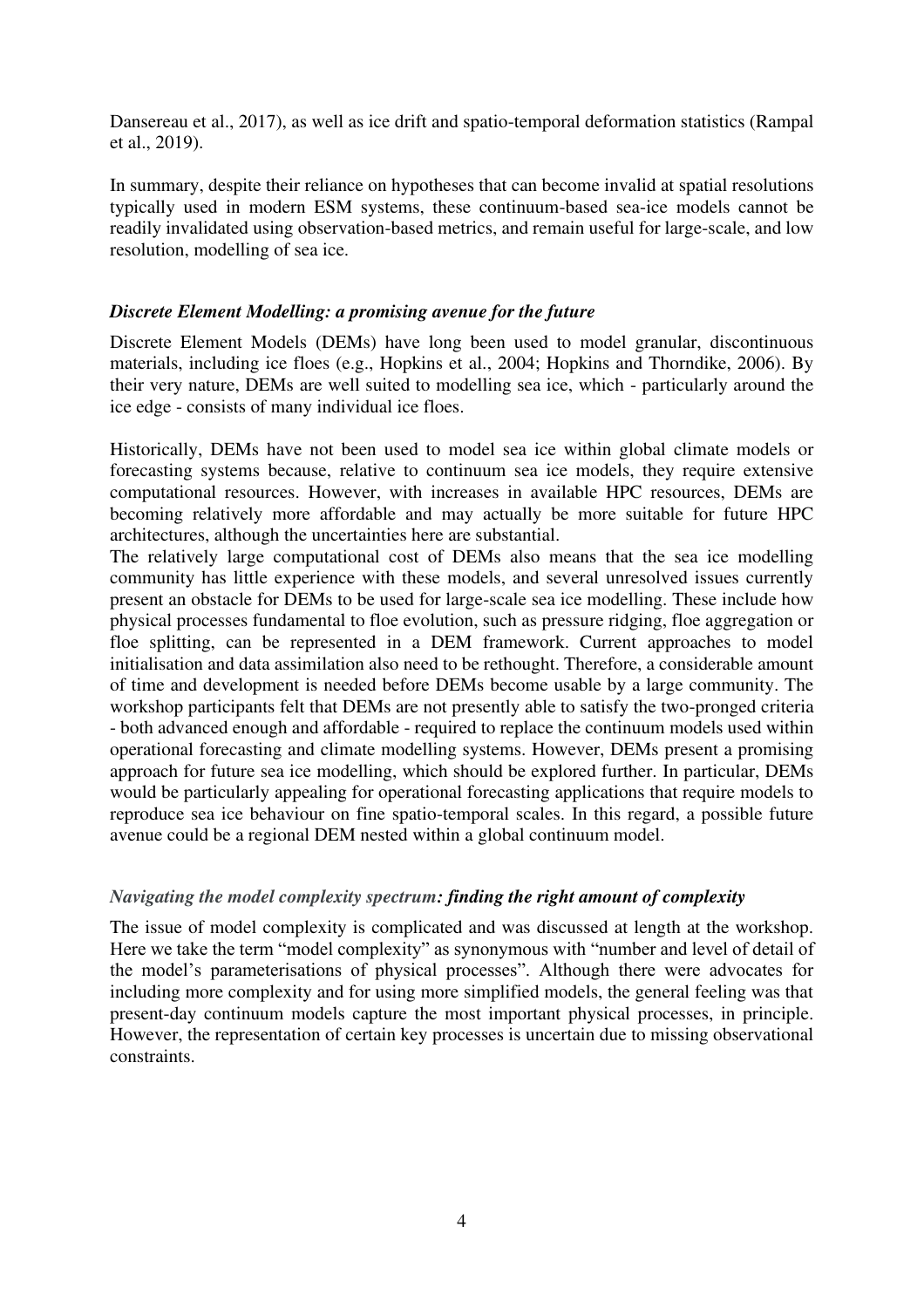The overall conclusion was that, given the diversity of model uses (e.g. climate projections, regional forecasts, process understanding), a large spectrum of different levels of complexity is warranted for sea ice modelling, from highly complicated to heavily simplified models. Although several physical processes were identified whose representation was considered crude or even missing in contemporary sea ice models (e.g. snow physics, wave-ice interactions, ridging processes, and intricate atmosphere-ice-ocean coupling/interactions), the impact of their absence from a model is hard to predict. In favour of more simplicity: simple models are cheaper to run and easier to use, debug, and tune, and their output is easier to understand because the likelihood of complex, nonlinear interactions is lower. Also, when considering the climate models participating in CMIP5 (44 distinct models), there is no systematic difference between the projections made by high- or low-complexity models. This suggests that sea ice sensitivity is likely related to the way key processes are treated, and that the simulated evolution of sea ice may depend more on the atmospheric and oceanographic forcing than on the complexity of the sea ice code itself. In favour of complexity: more sophisticated physical formulations are important for improved process understanding, to allow models to simulate changes in ice physics in different climate regimes, and to improve short-term predictions, particularly where there is a need to provide a detailed description of the sea ice state.

In summary, the appropriate physical complexity required strongly depends on the specific model application. Workshop participants recommend that modellers select the most appropriate tool for the job at hand, and complexity should not be used 'blindly' - it is important to understand why one is including the chosen level of complexity. Code modularity is a good way to allow sea ice models to satisfy varying demands in terms of scientific complexity.

#### *HPC requirements cause uncertainty (constraints and opportunities) for future sea ice model code structure and optimisation*

Current continuum formulations of sea ice dynamics require relatively high levels of communication between processor domains within the rheology and advection calculations. This can make sea ice components a bottleneck in coupled systems, as they tend to scale poorly with increasing HPC resources due to sea ice's localization on the globe. The thermodynamic components, however, rely on one-dimensional 'column' formulations that require very little cross-domain communication, allowing them to scale well with increasing HPC resources.

HPC resource constraints have historically favoured continuum models, with DEMs being too expensive to run. However, DEMs have the potential to scale better on newer, heterogeneous HPC architectures such those using Graphical Processing Units (GPUs). DEMs benefit from a natural domain decomposition via aggregates of floes, which can be moved to GPUs for Lagrangian and thermodynamic calculations requiring less bandwidth for communication with processors handling other parts of the domain.

Whether current continuum sea ice models will be able to take full advantage of the resources available on future exascale HPC machines is currently an active area of research. Much of the uncertainty comes from not knowing the form future exascale HPC systems might take, and the fact that the efficiency of the sea ice model component is not likely to be a priority of those people choosing the HPC resources at large modelling centres.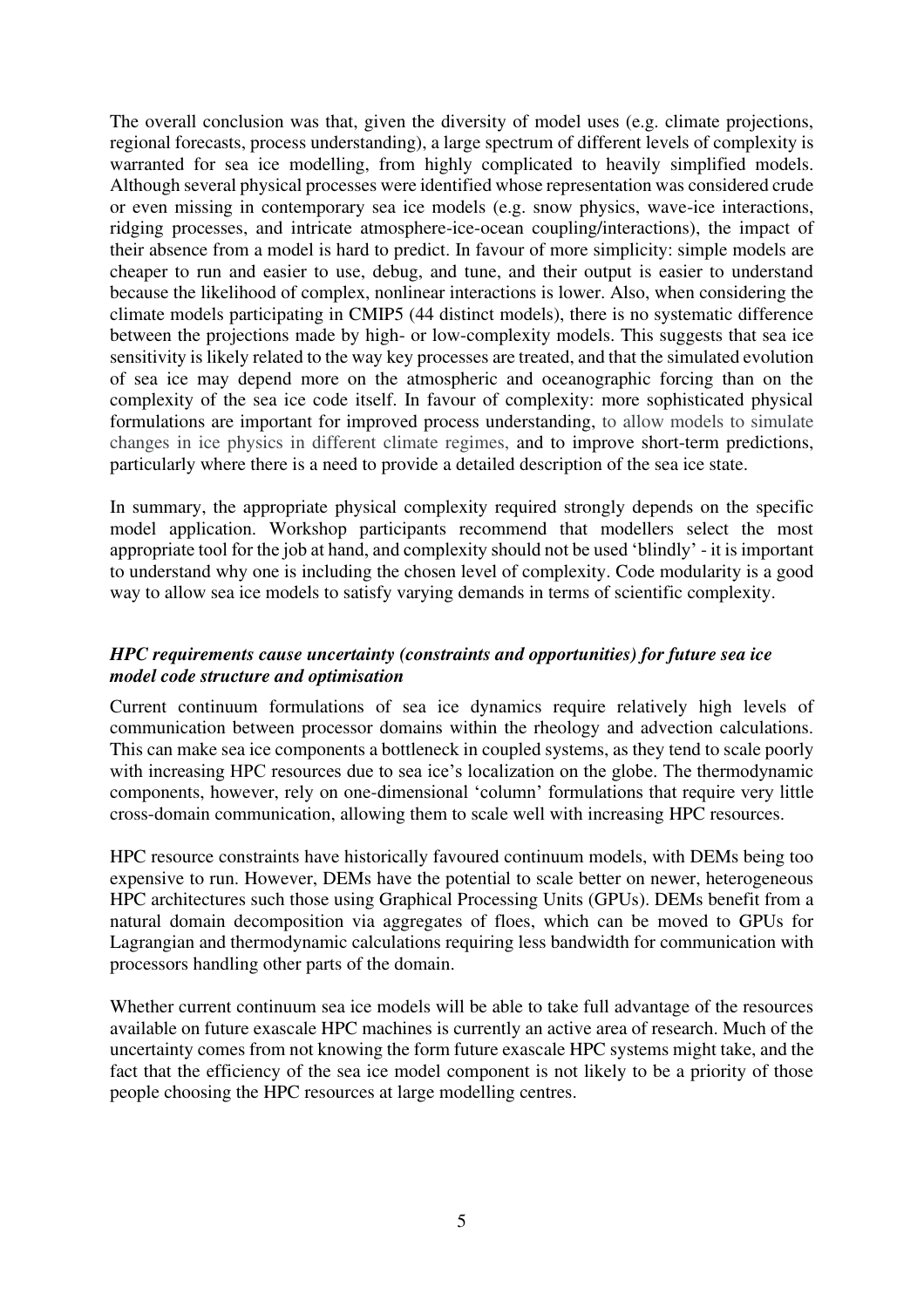In summary, the jury remains out on whether continuum models will be a viable choice for future HPC architectures and whether DEMs may become more favourable in the future. The answers to these questions will partly depend on the design of future exascale HPC systems, and on the continuum framework's ability to produce sensible looking results for very high resolution simulations (say <100m).

### *Community involvement plays an important role for sea ice model development, but current practices could be improved*

Engagement of the broad sea ice modelling community has been crucial for sea ice model development, especially for large community codes such as CICE (Hunke et al., 2020) and SI<sup>3</sup>/LIM (Rousset et al., 2015). Community involvement can bring considerable model advances by allowing many different research and operational groups to contribute new model functionality and physics, as well as thoroughly testing the code in diverse applications. However, it is important to have well defined long-term plans and to communicate these effectively, so that the wider community can efficiently contribute to the scientific direction of the model while maintaining a streamlined and relevant code base.

Although engagement of the wider community has been hugely beneficial for the evolution of large-scale sea ice models, there is scope for even better integration of community activities within the development process.

One area of potential collaboration involves common model evaluation tools. Having common outputs and model diagnostics, such as those defined by the Sea-Ice Model Intercomparison Project (SIMIP) community for CMIP6 (Notz et al., 2016), facilitates multi-model evaluation and comparison studies. However it was felt that community tools, such as ESMValTool (Righi et al., 2020) and MET (Newman et al., 2019), could be better utilised for evaluation of sea ice models.

Another area that could benefit from community involvement is assessing the models at a process level, for instance by formulating idealised case studies for model inter-comparison (e.g., wind blowing on an ice pack in a rectangular domain). It was also felt that standard metrics are required against which to compare the models with each other and with observations, and to ascertain how well models capture the leading-order physical processes. For example, a standard metric for measuring the performance of model thermodynamics at leading order would be useful.

# **3. Summary and recommendations**

Continuum sea ice models have been applied close to the presumed limits of their validity for many years, yet they remain compatible with current observations. The resolution requirements for sea ice models varies considerably depending on the application (e.g. large ensembles, paleo-climate simulations, short-range forecasting), and therefore continuum models will likely remain useful for many years to come. Meanwhile, it is highly desirable to explore the potential of DEMs. These models are expected to be more physically faithful at the highest resolutions envisioned for sea ice in ESMs, provided they incorporate all the required processes. DEMs may also prove more efficient for some new computer architectures. Such perspectives highlight the need for the sea ice modelling community to have a clear and consistent vision of the future evolution of HPC systems.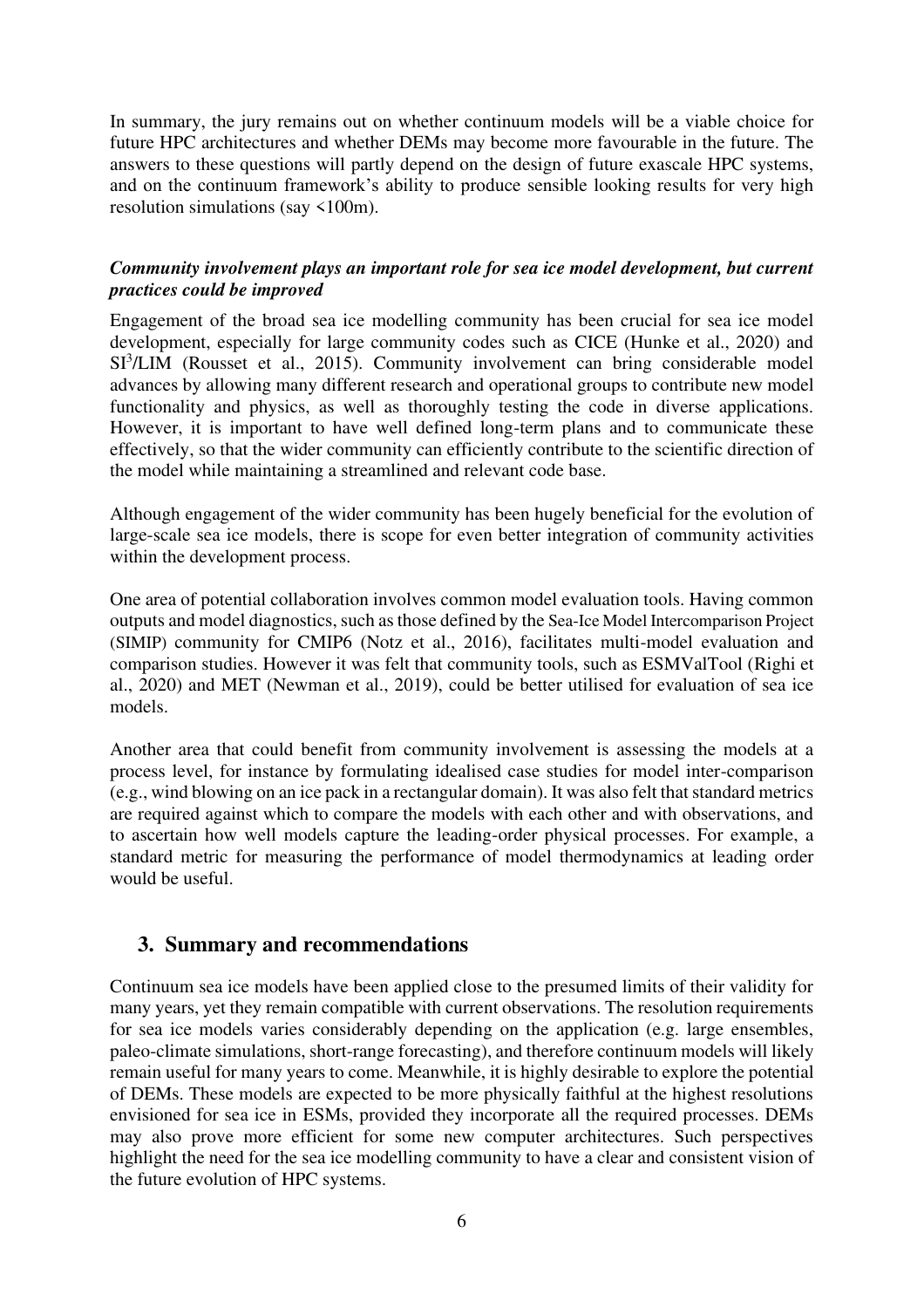Sea ice models are used for many different purposes and therefore benefit from modularity, which allows the activation or exclusion of parameterisations and code features. Thus, users can adjust model complexity to fit their specific application.

Considering limited human resources among core sea ice modelling groups, engagement of the wider community has proven a very efficient way to advance large-scale sea ice models. However, there is still scope for further integration of the wider community in model development activities.

An important feature of the Laugarvatn sea ice modelling workshop was the open minded atmosphere in which very different views were exchanged. The workshop successfully brought together model developers and users of sea-ice models for Earth-system modelling, operational forecasting and (re)analyses.

International sea ice modelling workshops such as this foster collaboration and community engagement in the field of sea ice modelling. A recommendation from this workshop is that the exercise should be repeated every 2-3 years to maintain community engagement, exchange cutting-edge ideas, and reinforce collaborative momentum.

#### **Acknowledgements**

This workshop was supported through the IS-ENES3 project, funded by the European Union's Horizon 2020 research and innovation programme under grant agreement No 824084, and by the U.S. Department of Energy's Office of Science Biological and Environmental Research programs.

#### **References**

Coon, M. D., Maykut, G. A., Pritchard, R. S., Rothrock, D. A., Thorndike, A.S.: Modeling the pack ice as an elastic-plastic material. AIDJEX Bulletin 24, 1–105, 1974.

Coon, M., Kwok, R., Pruis, M., Levy, G., Sulsky, D., and Schreyer, H. L.:. AIDJEX assumptions revisited and found inadequate. Journal of Geophysical Research 112, C11S90, doi:10.1029/2005JC003393, 2007.

Dansereau, V., Weiss, J. Saramito, P., Lattes, P. A Maxwell-elasto-brittle rheology for sea ice modelling. *The Cryosphere*, Copernicus, 10, pp.1339-1359, 2016.

Dansereau, V., Weiss, J., Saramito, P., Lattes, P., and Coche, E.: Ice bridges and ridges in the Maxwell-EB sea ice rheology, The Cryosphere, 11, 2033–2058, [https://doi.org/10.5194/tc-11-2033-](https://doi.org/10.5194/tc-11-2033-2017) [2017,](https://doi.org/10.5194/tc-11-2033-2017) 2017.

Docquier, D., Massonnet, F., Barthélemy, A., Tandon, N. F., Lecomte, O., and Fichefet, T.: Relationships between Arctic sea ice drift and strength modelled by NEMO-LIM3.6, The Cryosphere, 11, 2829–2846, [https://doi.org/10.5194/tc-11-2829-2017,](https://doi.org/10.5194/tc-11-2829-2017) 2017.

Feltham, D. L.: Sea Ice Rheology. Annual Review of Fluid Mechanics 40, 91–112. [https://doi.org/10.1146/annurev.fluid.40.111406.102151,](https://doi.org/10.1146/annurev.fluid.40.111406.102151) 2008.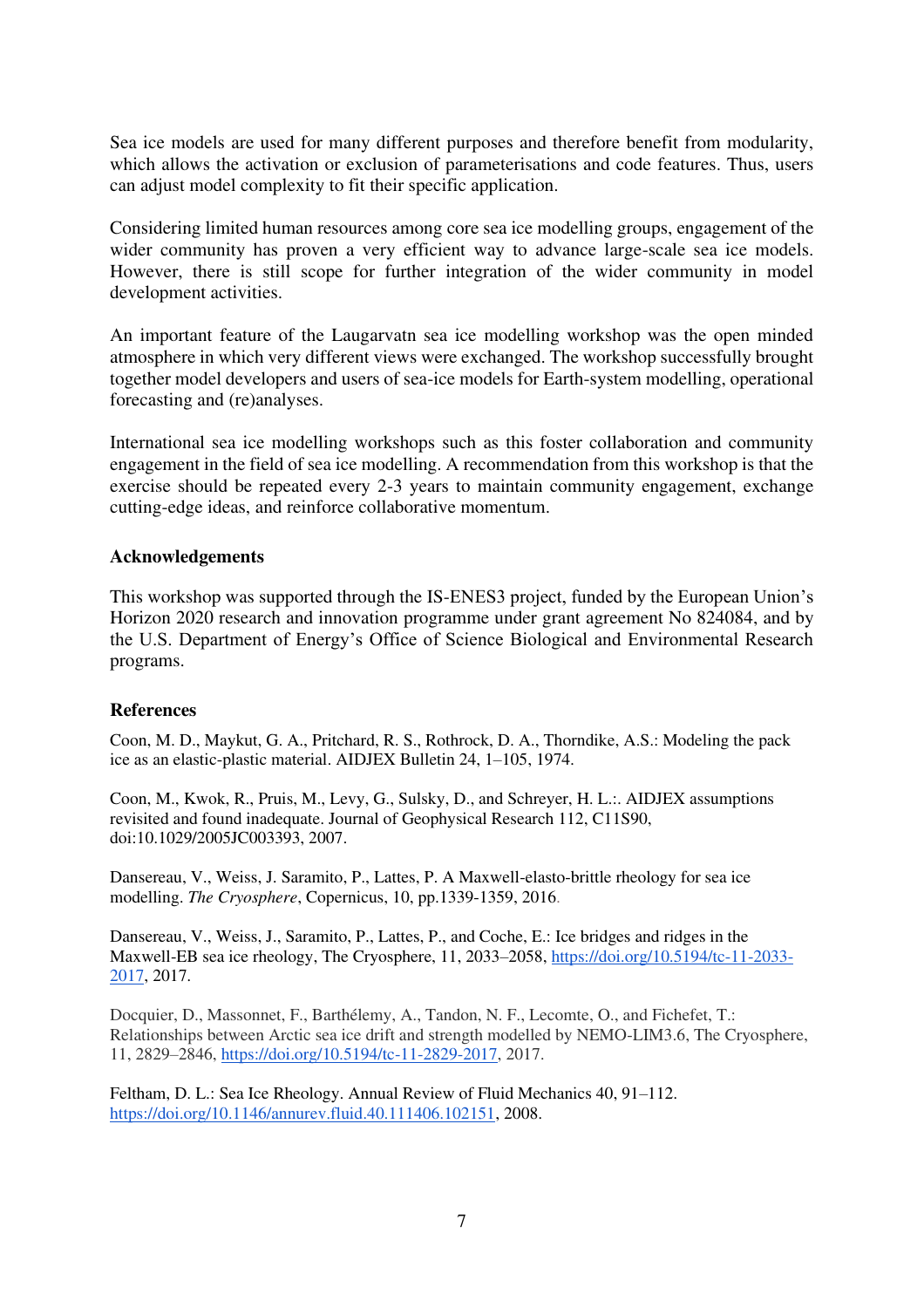Girard, L., Weiss, J., Molines, J., Barnier, B., and Bouillon, S.: Evaluation of high-resolution sea ice models on the basis of statistical and scaling properties of Arctic sea ice drift and deformation. Journal of Geophysical Research 114. [https://doi.org/10.1029/2008JC005182,](https://doi.org/10.1029/2008JC005182) 2009.

Gray, J. M. N. T., and Morland, L. W.: A two-dimensional model for the dynamics of sea ice. Philosophical Transactions of the Royal Society of London. Series A: Physical and Engineering Sciences 347, 219–290. [https://doi.org/10.1098/rsta.1994.0045,](https://doi.org/10.1098/rsta.1994.0045) 1994.

Hibler, W.D.: A dynamic thermodynamic sea ice model. Journal of Physical Oceanography 9, 815– 846, 1979.

Heorton, H. D. B. S., Feltham, D. L., and Tsamados, M.: Stress and deformation characteristics of sea ice in a high-resolution, anisotropic sea ice model. Philosophical Transactions of the Royal Society A: Mathematical, Physical and Engineering Sciences, 376 (2129), [https://doi.org/10.1098/rsta.2017.0349,](https://doi.org/10.1098/rsta.2017.0349) 2018.

Holt, J., Hyder, P., Ashworth, M., Harle, J., Hewitt, H. T., Liu, H., New, A. L., Pickles, S., Porter, A., Popova, E., Allen, J. I., Siddorn, J., and Wood, R.: Prospects for improving the representation of coastal and shelf seas in global ocean models, Geosci. Model Dev., 10, 499–523, [https://doi.org/10.5194/gmd-10-499-2017,](https://doi.org/10.5194/gmd-10-499-2017) 2017.

Hopkins, M.A., Frankenstein, S., and Thorndike, A.S.: Formation of an aggregate scale in Arctic sea ice. Journal of Geophysical Research 109, C01032, 2004.

Hopkins, M.A., and Thorndike, A.S.: Floe formation in Arctic sea ice. Journal of Geophysical Research 111, C11S23. [https://doi.org/doi:10.1029/2005JC003393,](https://doi.org/doi:10.1029/2005JC003393) 2006.

Hunke, E.C., and Dukowicz, J.K.: An elastic-viscous-plastic model for sea ice dynamics. Journal of Physical Oceanography 27, 1849–1867, 1997.

Hunke, E., et al.: CICE-Consortium/CICE: CICE Version 6.1.1 (Version 6.1.1), Zenodo, [http://doi.org/10.5281/zenodo.3712304,](http://doi.org/10.5281/zenodo.3712304) March 2020.

Hutter, N., and Losch, M.: Feature-based comparison of sea ice deformation in lead-permitting sea ice simulations. The Cryosphere 14, 93–113, [https://doi.org/10.5194/tc-14-93-2020,](https://doi.org/10.5194/tc-14-93-2020) 2020.

IPCC, 2013. Climate Change 2013: The Physical Science Basis. Contribution of Working Group I to the Fifth Assessment Report of the Intergovernmental Panel on Climate Change, Stocker, T.F., D. Qin, G.-K. Plattner, M. Tignor, S.K. Allen, J. Boschung, A. Nauels, Y. Xia, V. Bex and P.M. Midgley. ed. Cambridge University Press, Cambridge, UK and New York, USA.

Kimmritz, M., Losch, M., and Danilov, S.: A comparison of viscous-plastic sea ice solvers with and without replacement pressure. Ocean Modelling 115, 59–69, [https://doi.org/10.1016/j.ocemod.2017.05.006,](https://doi.org/10.1016/j.ocemod.2017.05.006) 2017.

Koldunov, N. V., Danilov, S., Sidorenko, D., Hutter, N., Losch, M., Goessling, H., et al.: Fast EVP solutions in a high-resolution sea ice model, Journal of Advances in Modeling Earth Systems, 11, 1269– 1284. [https://doi.org/10.1029/2018MS001485,](https://doi.org/10.1029/2018MS001485) 2019.

Kreyscher, M., Harder, M., Lemke, P., and Flato, G.M.: Results of the Sea Ice Model Intercomparison Project: Evaluation of sea ice rheology scheme for use in climate simulations. Journal of Geophysical Research 105, 11,299–11,320, 1999.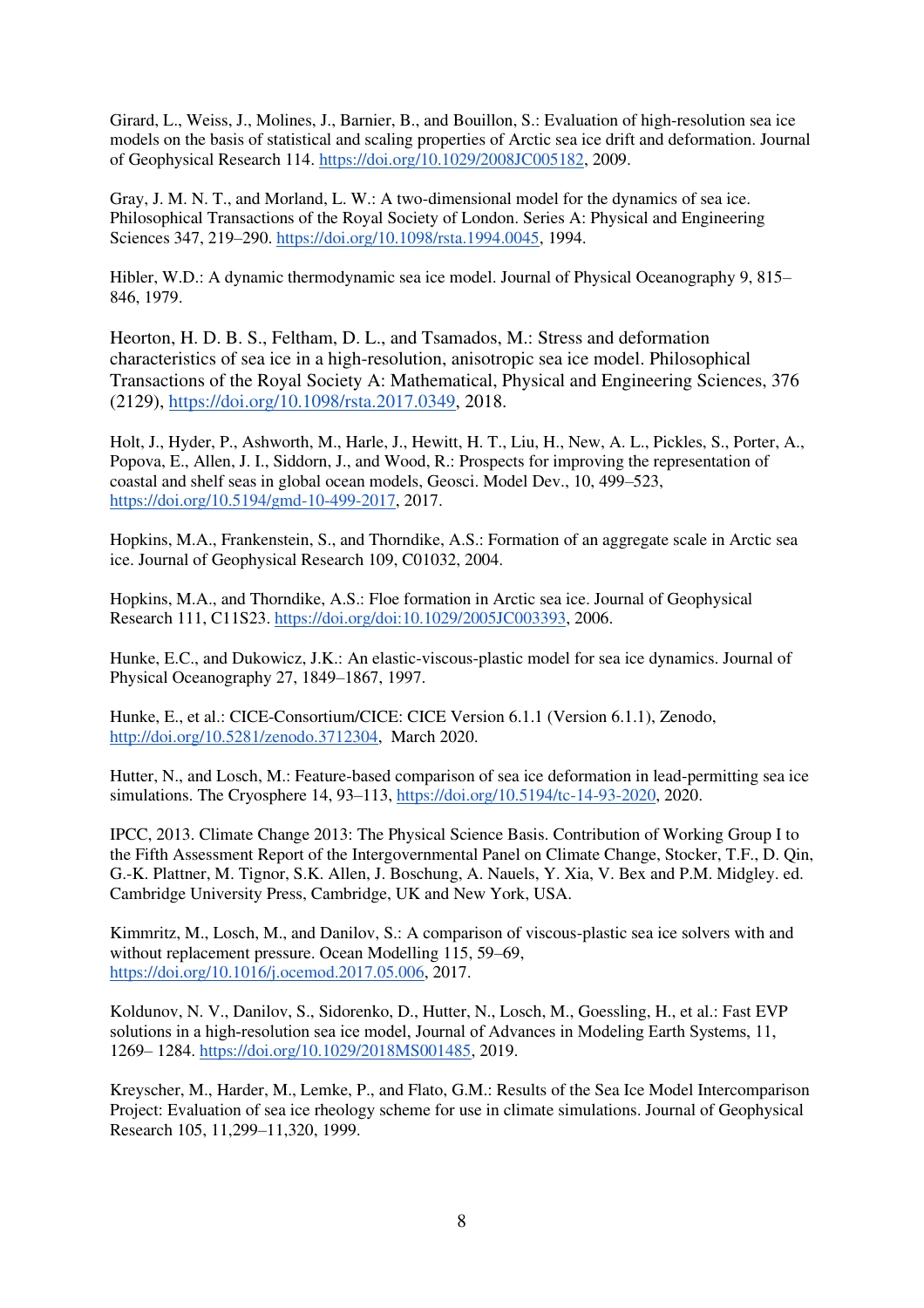Kwok, R., and Cunningham, G.F.: Seasonal ice area and volume production of the Arctic Ocean: November 1996 through April 1997. Journal of Geophysical Research 107, 8038, [https://doi.org/doi:10.1029/2000JC000469,](https://doi.org/doi:10.1029/2000JC000469) 2002.

Kwok, R., Hunke, E.C., Maslowski, W., Menemenlis, D., and Zhang, J.: Variability of sea ice simulations assessed with RGPS kinematics. Journal of Geophysical Research: Oceans 113. [https://doi.org/10.1029/2008JC004783,](https://doi.org/10.1029/2008JC004783) 2008.

Lemieux, J.-F., Knoll, D.A., Tremblay, B., Holland, D.M., and Losch., M.: A comparison of the Jacobian-free Newton-Krylov method and the EVP model for solving the sea ice momentum equation with a viscous-plastic formulation: A serial algorithm study. Journal of Computational Physics 231, 5926–5944. [http://dx.doi.org/10.1016/j.jcp.2012.05.024,](http://dx.doi.org/10.1016/j.jcp.2012.05.024) 2012.

Lemieux, J.-F., Tremblay, L.B., Dupont, F., Plante, M., Smith, G.C., and Dumont, D.: A basal stress parameterization for modeling landfast ice. Journal of Geophysical Research: Oceans 120, 3157–3173. [https://doi.org/10.1002/2014JC010678,](https://doi.org/10.1002/2014JC010678) 2015.

Lemieux, J.-F., Dupont, F., Blain, P., Roy, F., Smith, G.C., and Flato, G.M.: Improving the simulation of landfast ice by combining tensile strength and a parameterization for grounded ridges. Journal of Geophysical Research: Oceans 121, 7354–7368. [https://doi.org/10.1002/2016JC012006,](https://doi.org/10.1002/2016JC012006) 2016.

Losch, M., Fuchs, A., Lemieux, J.-F., and Vanselow, A.: A parallel Jacobian-free Newton–Krylov solver for a coupled sea ice-ocean model. Journal of Computational Physics 257, 901–911. [https://doi.org/10.1016/j.jcp.2013.09.026,](https://doi.org/10.1016/j.jcp.2013.09.026) 2014.

Manabe, S., and Stouffer, R.J.: Sensitivity of a Global Climate Model to an Increase of CO<sub>2</sub> Concentration in the Atmosphere. Journal of Geophysical Research 85, 5529–5554, 1980.

Mehlmann, C., and Richter, T.: A modified global Newton solver for viscous-plastic sea ice models. Ocean Modelling 116, 96–107. [https://doi.org/10.1016/j.ocemod.2017.06.001,](https://doi.org/10.1016/j.ocemod.2017.06.001) 2017.

Newman, K., Jensen, T., Brown, B., Bullock, R., Fowler, T., and Gotway, J. H.: Model Evaluation Tools Version 8.1.2 User's Guide, Developmental Testbed Center Boulder, Colorado, [https://dtcenter.org/sites/default/files/community-code/met/docs/user](https://dtcenter.org/sites/default/files/community-code/met/docs/user-guide/MET_Users_Guide_v8.1.2.pdf)[guide/MET\\_Users\\_Guide\\_v8.1.2.pdf,](https://dtcenter.org/sites/default/files/community-code/met/docs/user-guide/MET_Users_Guide_v8.1.2.pdf) October 2019 (last accessed 16th march 2020)

Notz, D., Jahn, A., Holland, M., Hunke, E., Massonnet, F., Stroeve, J., Tremblay, B., and Vancoppenolle, M.: The CMIP6 Sea-Ice Model Intercomparison Project (SIMIP): understanding sea ice through climate-model simulations, Geosci. Model Dev., 9, 3427–3446, [https://doi.org/10.5194/gmd-9-3427-2016,](https://doi.org/10.5194/gmd-9-3427-2016) 2016.

Pritchard, R.S.: Sea Ice Processes and Models. Proceedings of the Arctic Ice Dynamics Joint Experiment International Commision on Snow and Ice Symposium. University of Washington Press, Seattle, Washington, WA, 1980.

Rampal, P., Bouillon, S., Ólason, E., and Morlighem, M.: neXtSIM: a new Lagrangian sea ice model, The Cryosphere, 10, 1055–1073, [https://doi.org/10.5194/tc-10-1055-2016,](https://doi.org/10.5194/tc-10-1055-2016) 2016.

Rampal, P., Dansereau, V., Olason, E., Bouillon, S., Williams, T., Korosov, A., and Samaké, A.: On the multi-fractal scaling properties of sea ice deformation. The Cryosphere 13, 2457–2474. [https://doi.org/10.5194/tc-13-2457-2019,](https://doi.org/10.5194/tc-13-2457-2019) 2019.

Righi, M., Andela, B., Eyring, V., Lauer, A., Predoi, V., Schlund, M., Vegas-Regidor, J., Bock, L., Brötz, B., de Mora, L., Diblen, F., Dreyer, L., Drost, N., Earnshaw, P., Hassler, B., Koldunov, N., Little, B., Loosveldt Tomas, S., and Zimmermann, K.: Earth System Model Evaluation Tool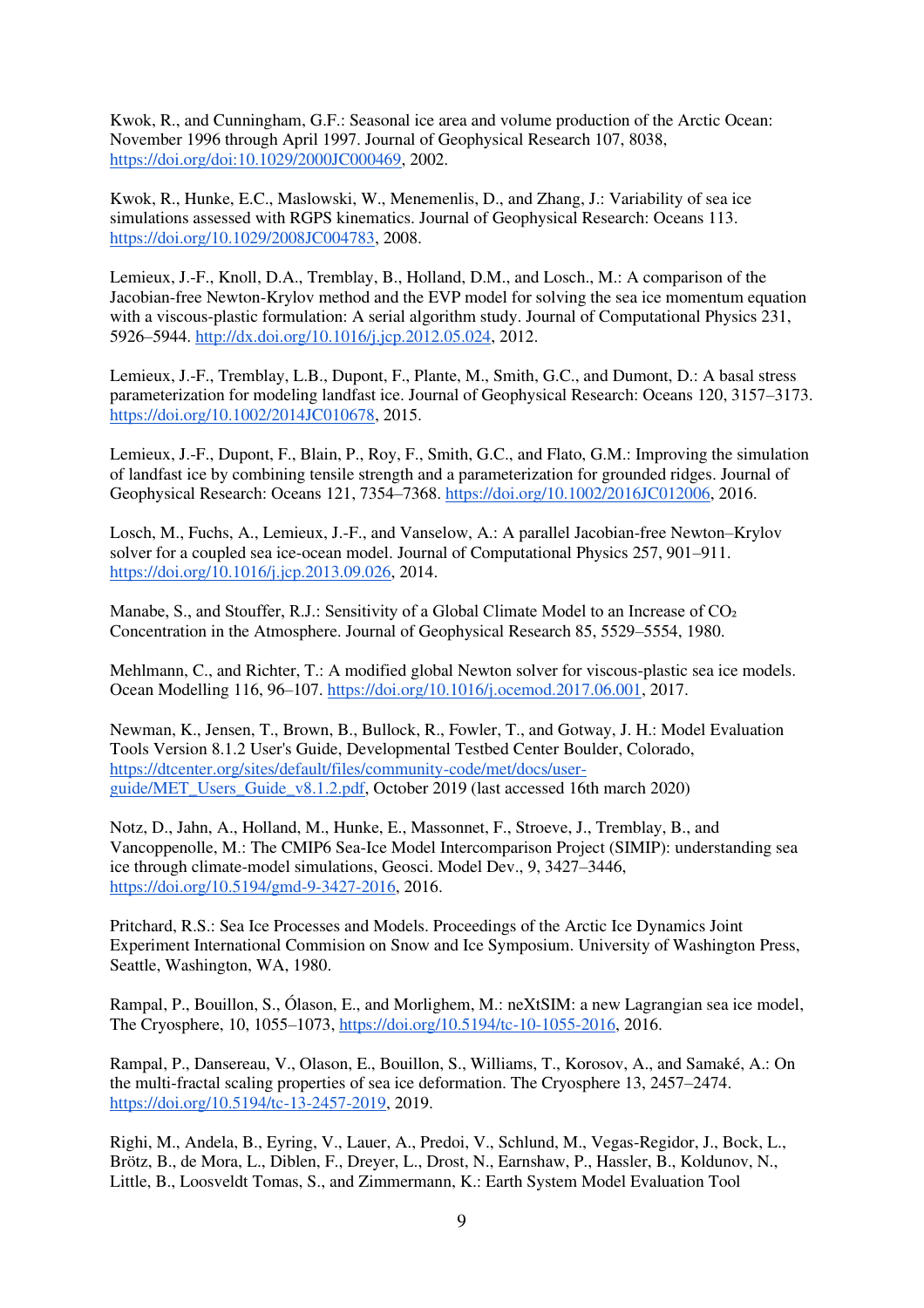(ESMValTool) v2.0 – technical overview, Geosci. Model Dev., 13, 1179–1199, [https://doi.org/10.5194/gmd-13-1179-2020,](https://doi.org/10.5194/gmd-13-1179-2020) 2020.

Ringeisen, D., Losch, M., Tremblay, L.B., and Hutter, N.: Simulating intersection angles between conjugate faults in sea ice with different viscous–plastic rheologies. The Cryosphere 13, 1167–1186. [https://doi.org/10.5194/tc-13-1167-2019,](https://doi.org/10.5194/tc-13-1167-2019) 2019.

Rousset, C., Vancoppenolle, M., Madec, G., Fichefet, T., Flavoni, S., Barthélemy, A., Benshila, R., Chanut, J., Levy, C., Masson, S., and Vivier, F.: The Louvain-La-Neuve sea ice model LIM3.6: global and regional capabilities, Geosci. Model Dev., 8, 2991–3005, [https://doi.org/10.5194/gmd-8-2991-](https://doi.org/10.5194/gmd-8-2991-2015) [2015,](https://doi.org/10.5194/gmd-8-2991-2015) 2015.

Tandon, N.F., Kushner, P.J., Docquier, D., Wettstein, J.J., and Li, C.: Reassessing Sea Ice Drift and Its Relationship to Long-Term Arctic Sea Ice Loss in Coupled Climate Models. Journal of Geophysical Research: Oceans 123, 4338–4359, 2018.

Tsamados, M., Feltham, D.L. and Wilchinsky, A.: Impact of a new anisotropic rheology on simulations of Arctic sea ice. Journal of Geophysical Research, 118 (1). pp. 91-107. ISSN 2169-9291, doi:10.1029/2012JC007990, 2013.

Wilchinsky, A.V., and Feltham, D.L.: Modelling the rheology of sea ice as a collection of diamondshaped floes, J. Non-Newtonian Fluid Mechanics, 138, 22-32, 2006.

WMO Sea-ice Nomenclature, Terminology, Codes and Illustrated Glossary. World Meteorological Organisation, Geneva. WMO/OMM/BMO 259, TP 145, 1970.



*Figure 1: Workshop attendants in front of Lake Laugarvatn, Iceland*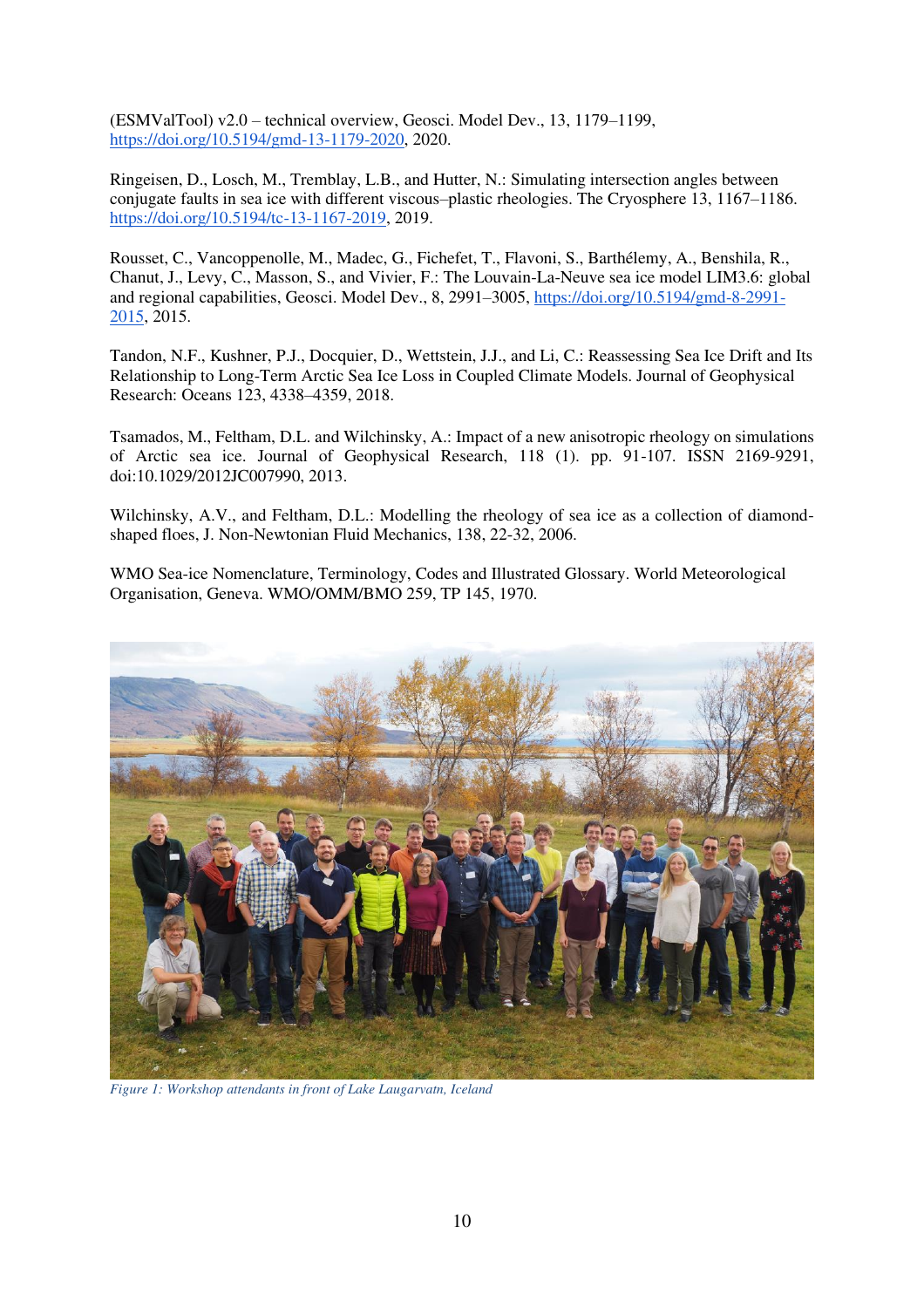



*This project has received funding from the European Union's Horizon 2020 research and innovation programme under grant agreement N°824084* 

# **Agenda – Iceland Sea ice modelling workshop**

Venue address: University of Iceland Building, Lindarbraut 4, 480 Laugarvatn, Iceland

### **Monday 23rd September 2019**

- 17:00: bus transit leaves Keflavik airport to Laugarvatn (~1hr 45min)
- 19:00: arrival and get settled into accommodation
- 19:45: Informal introduction to the workshop
- *20.00: Dinner and reception*

### **Tuesday 24th September 2019**

- *07:30 08:15: Breakfast*
- 08:30 08:50: Welcome, housekeeping, and introduction to day 1
- 08:50 12:30: Speaker presentations (15-20 min + 10 min) [Chair: Ed Blockley]

 08:50 – Danny Feltham 09:20 – Martin Losch 09:50 – Pierre Rampal

*10:30 - 11:00: Coffee* 

 11:00 – Eric Maisonnave 11:30 – Adrian Turner

- 12:00 13:00: Synthesis and initial discussion
- *13:00 14:00: Lunch*
- 14:00 15:30: Free time [suggestion: walk in nearby mountains]
- *15:30 1600: Coffee*
- 16:00 18:30: Discussion session for day 1 Chair: Elizabeth Hunke Rapporteurs: Andrew Roberts; Sophie Morellon

*19:30: Dinner* 







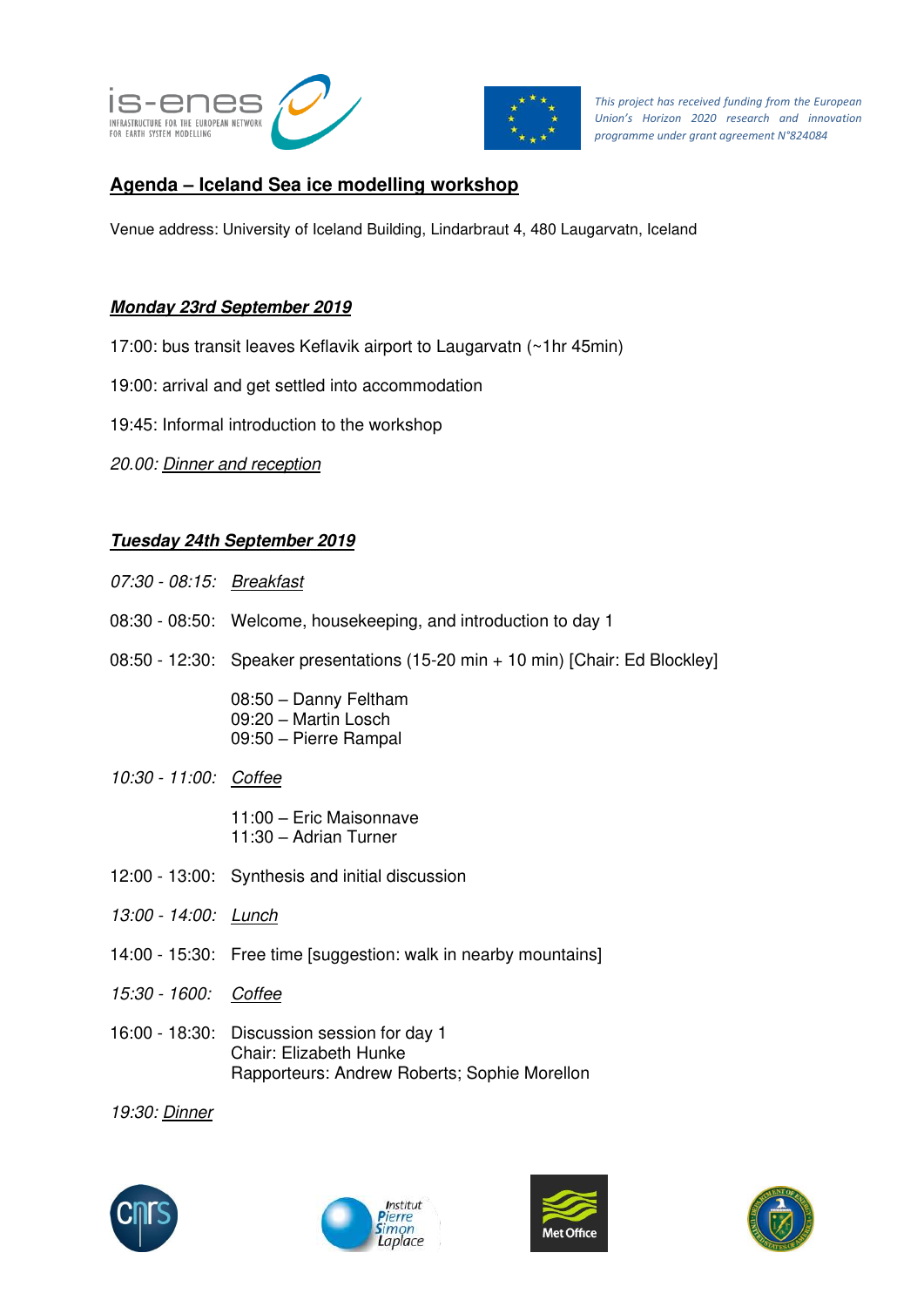



*This project has received funding from the European Union's Horizon 2020 research and innovation programme under grant agreement N°824084* 

#### **Wednesday 25th September 2019**

- *07:30 08:15: Breakfast*
- 08:30 08:50: Housekeeping, and introduction to day 2
- 08:50 12:30: Speaker presentations (15-20 min + 10 min) [Chair: Ed Blockley]
	- 08:50 Dirk Notz 09:20 – Elizabeth Hunke 09:50 – Cecilia Bitz
- *10:30 11:00: Coffee* 
	- 11:00 Jean-Francois Lemieux 11:30 – Steffen Tietsche
- 12:00 13:00: Synthesis and initial discussion
- *13:00 14:00: Lunch*
- 14:00 15:30: Discussion session for day 2 Chair: Martin Vancoppenolle Rapporteurs: François Massonnet; Sophie Morellon
- *15:30 1600: Coffee*
- 16:00 17:00: Wrap up and exploring next steps
- 17:00 19:00: Free time [suggestion: Fontana Geothermal bath]

*19:30: Farewell dinner* 

## **Thursday 26th September 2019**

05:00: Bus transit to Keflavik airport from Laugarvatn

#### **Emergency contacts**

| <b>Sophie Morellon</b> | <b>Ed Blockley</b> | <b>Martin Vancoppenolle</b> |
|------------------------|--------------------|-----------------------------|
|                        |                    |                             |







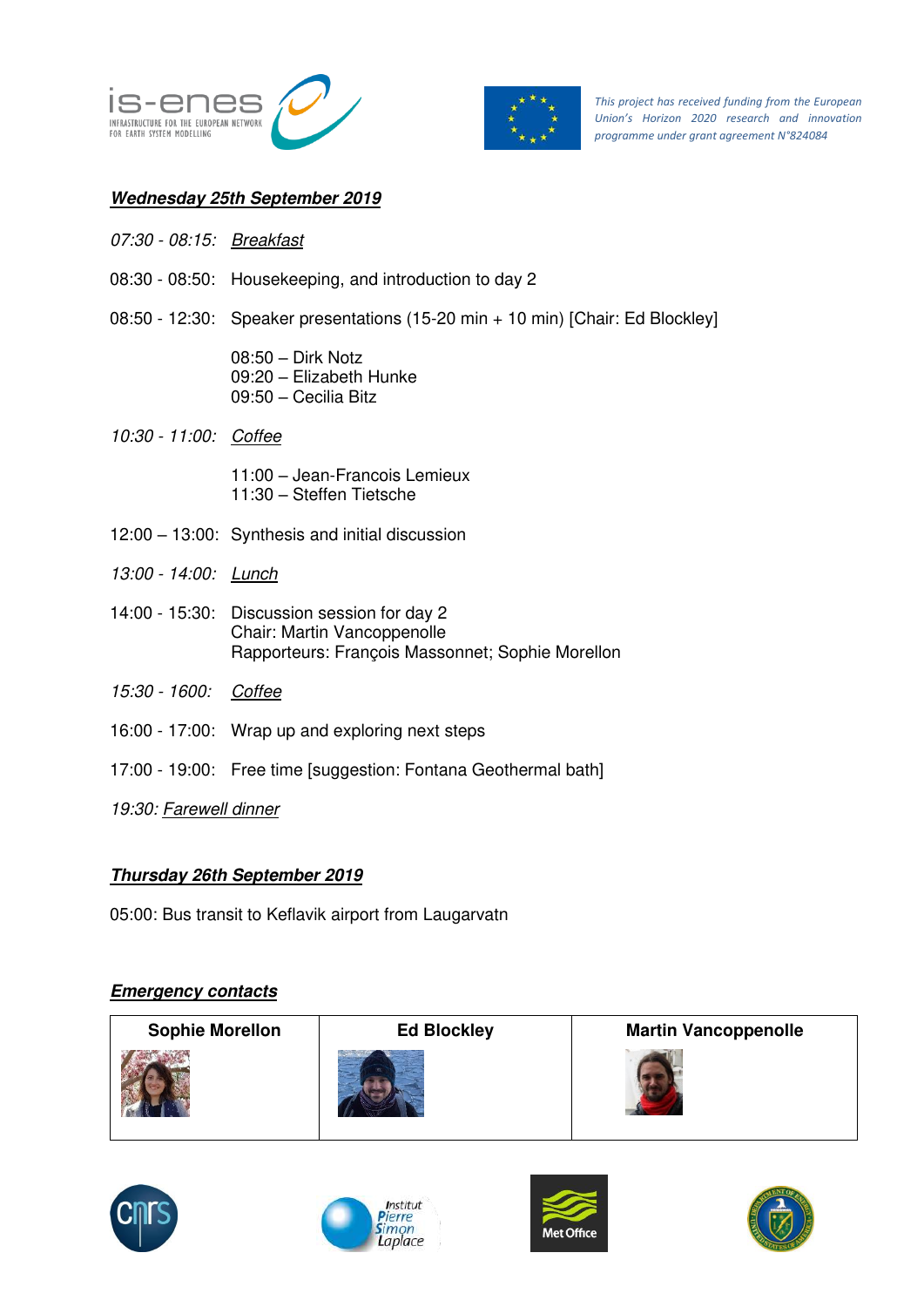



*This project has received funding from the European Union's Horizon 2020 research and innovation programme under grant agreement N°824084* 

# **Workshop attendees**

| <b>Name</b>                                 | <b>Institution</b>                | <b>Country</b> |
|---------------------------------------------|-----------------------------------|----------------|
| Yevgeny Aksenov                             | National Oceanography<br>Centre   | <b>UK</b>      |
| Cecilia Bitz                                | University of Washington          | <b>USA</b>     |
| <b>Ed Blockley</b>                          | Met Office Hadley Centre          | <b>UK</b>      |
| Björn Erlingsson                            | University of Westfjords          | Iceland        |
| Danny Feltham                               | CPOM, University of<br>Reading    | <b>UK</b>      |
| <b>Thierry Fichefet</b>                     | Catholic University of<br>Louvain | Belgium        |
| <b>Gilles Garric</b>                        | Mercator Océan                    | France         |
| Marika Holland                              | <b>NCAR</b>                       | <b>USA</b>     |
| <b>Chris Horvat</b>                         | <b>Brown University</b>           | <b>USA</b>     |
| Elizabeth Hunke                             | <b>LANL</b>                       | <b>USA</b>     |
| Dorotea Iovino                              | <b>CMCC</b>                       | Italy          |
| Jean-François Lemieux                       | <b>ECCC</b>                       | Canada         |
| <b>Martin Losch</b>                         | <b>AWI</b>                        | Germany        |
| Gurvan Madec                                | <b>IPSL</b>                       | France         |
| Eric Maisonnave                             | <b>CERFACS</b>                    | France         |
| Wieslaw Maslowski                           | Naval Postgraduate School         | <b>USA</b>     |
| <b>François Massonnet</b>                   | Catholic University of<br>Louvain | Belgium        |
| Carolin Mehlmann                            | <b>MPI</b>                        | Germany        |
| <b>Dirk Notz</b>                            | <b>MPI</b>                        | Germany        |
| Einar Örn Ólason                            | <b>NERSC</b>                      | Norway         |
| Pierre Rampal                               | <b>NERSC</b>                      | Norway         |
| Till Soya Rasmussen                         | <b>DMI</b>                        | <b>Denmark</b> |
| <b>Andrew Roberts</b>                       | <b>LANL</b>                       | <b>USA</b>     |
| <b>Clement Rousset</b>                      | <b>IPSL</b>                       | France         |
| David Salas y Melia                         | CNRM, Météo France                | France         |
| David Schroeder                             | CPOM, University of<br>Reading    | UK             |
| Axel Schweiger                              | University of Washington          | <b>USA</b>     |
| <b>Steffen Tietsche</b>                     | <b>ECMWF</b>                      | <b>UK</b>      |
| <b>Bruno Tremblay</b>                       | <b>McGill University</b>          | Canada         |
| <b>Adrian Turner</b>                        | <b>LANL</b>                       | <b>USA</b>     |
| Martin Vancoppenolle                        | <b>IPSL</b>                       | France         |
| Klaus Wyser                                 | <b>SMHI</b>                       | Sweden         |
| Sophie Morellon<br>(IS-ENES3 project admin) | <b>IPSL</b>                       | France         |







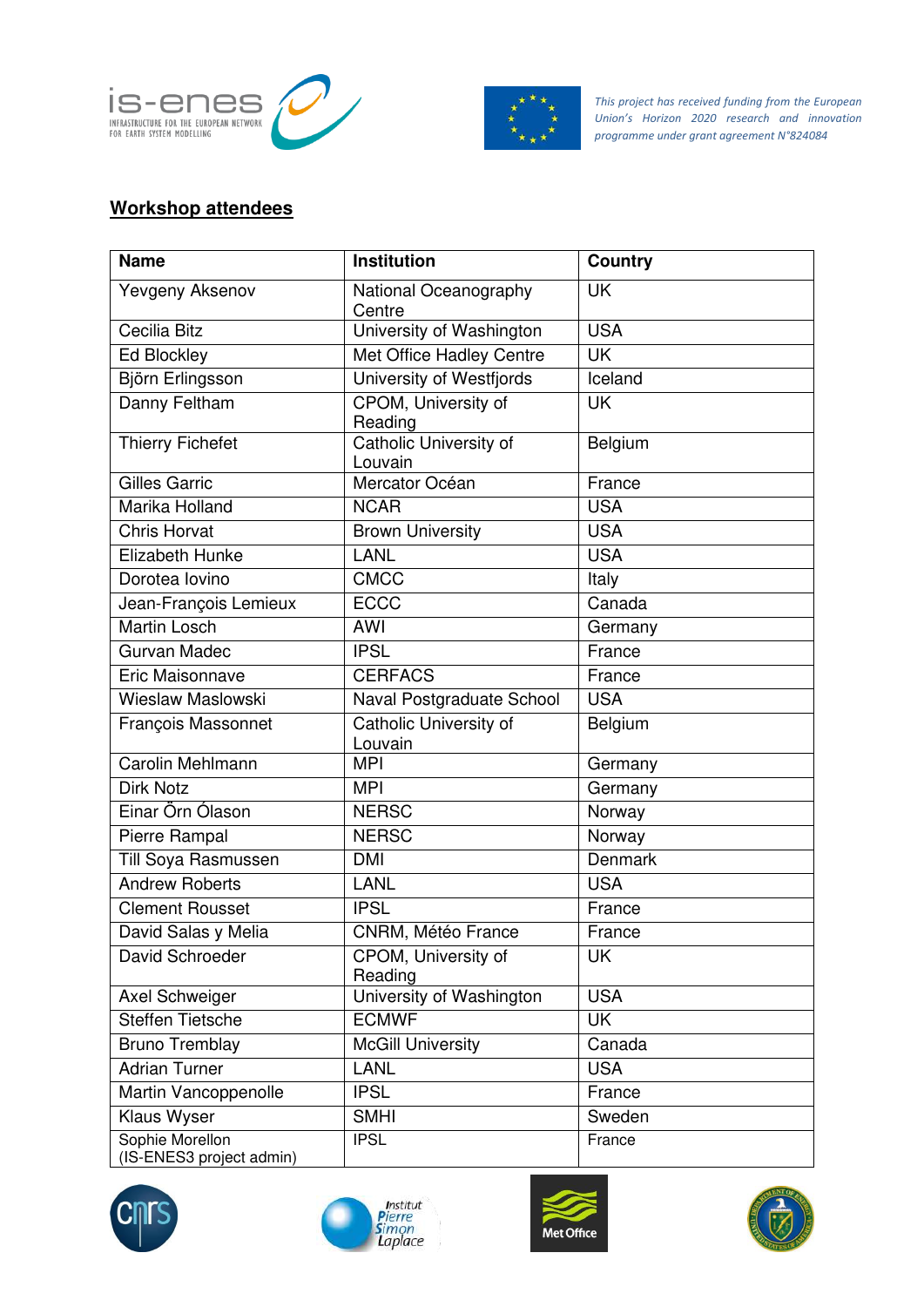



# Iceland workshop: motivating questions (1)

## **Top-level questions for the workshop:**

- **A1. What scientific questions or operational needs are driving current sea ice model development?**
- **A2. Do we think the current continuum model formulation is still the best choice for sea ice modelling?** 
	- **a. If no: what would be the best alternative?**
	- **b. If yes: for how long will this be true? What will be the limitations?**
- **A3. Do we favour "evolution", "revolution", or "status quo" in relation to designing future sea ice models?**
- **A4. What role can the sea ice model development community play to improve progress? Are there any current practices that are inhibiting scientific advancement?**

#### **Main questions for the discussion & workshop report**

- B1. Are we in a position to claim that any of the available sea ice modelling frameworks are better than any of the others? (e.g., Eulerian AIDJEX/Hibler, Lagrangian, Discrete Element, …)
	- a. What are the key strengths and weaknesses of each approach?
	- b. How is scientific validity of sea ice models established, in particular dynamics? Is there a consensus? What are the advantages vs caveats of the different evaluation methods? Which data products are to be used or precluded?
	- c. Do we know what would be the "perfect" sea ice model physical framework (equivalent to Navier-Stokes for the ocean)?
- B2. What level of physical complexity is necessary for sea ice modelling?
	- a. Are there important missing processes in contemporary sea ice models?
	- b. Why are climate models with a more complex sea ice component not clearly superior to those with a very simple sea ice model?
	- c. Is there a place for very simple sea ice models for climate applications?
	- d. To what extent does it make sense to increase model physics given the large uncertainties in atmospheric and oceanic forcing?